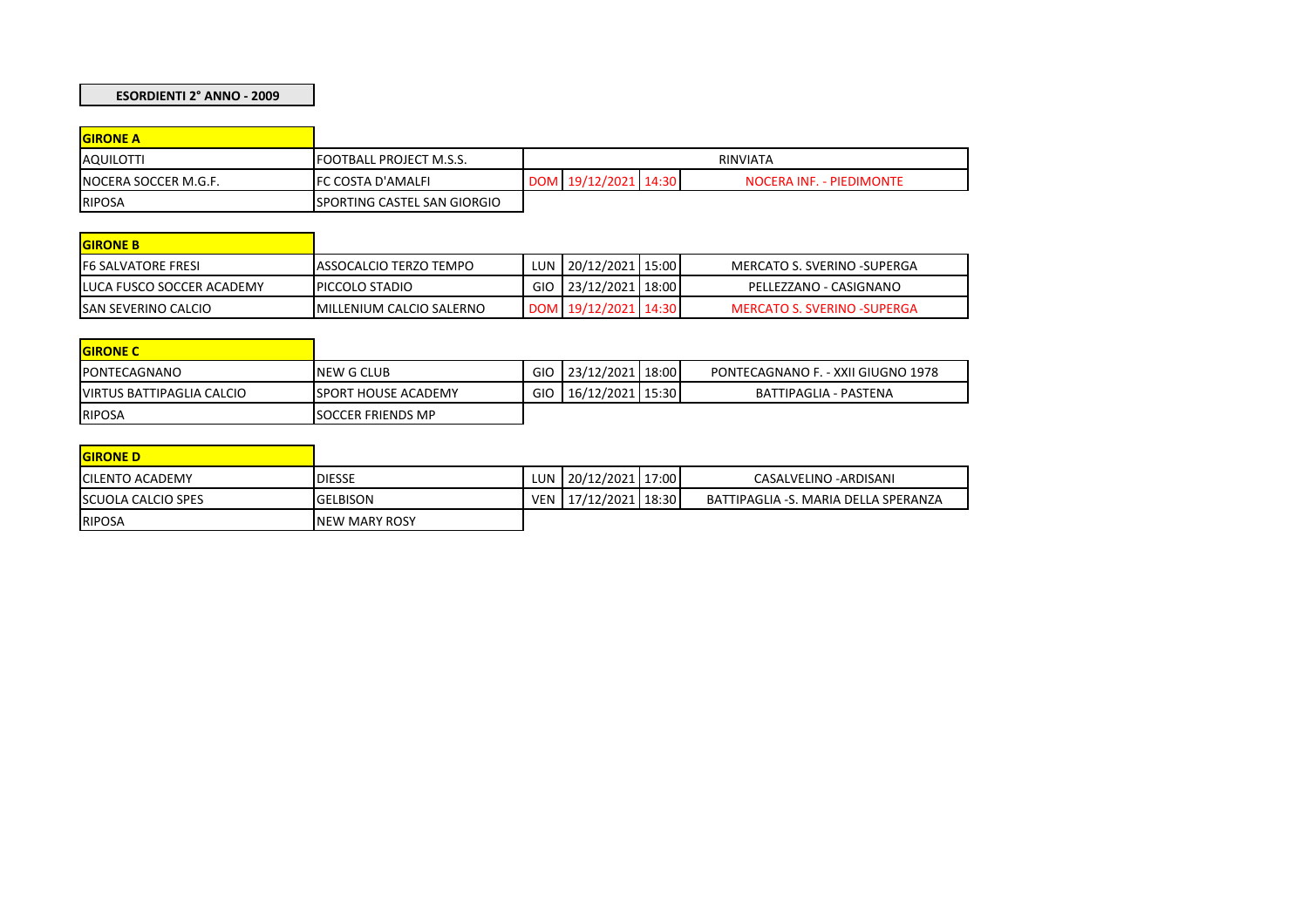## **ESORDIENTI 1° ANNO - 2010**

| <b>GIRONE A</b>  |                              |                          |                             |
|------------------|------------------------------|--------------------------|-----------------------------|
| <b>SIANESE</b>   | <b>AQUILOTTI IRNO</b>        | SAB   18/12/2021   16:00 | SIANO - LEO                 |
| <b>TIKI TAKA</b> | <b>AQUILOTTI</b>             | DOM 19/12/2021 15:00     | NOCERA SUP. PARETI PUCCIANO |
| <b>RIPOSA</b>    | ISPORTING CASTEL SAN GIORGIO |                          |                             |

| <b>GIRONE B</b>                 |                                |                          |                          |
|---------------------------------|--------------------------------|--------------------------|--------------------------|
| <b>ICOSCIA FOOTBALL ACADEMY</b> | <b>LASSOCALCIO TERZO TEMPO</b> | VEN 17/12/2021 19:30     | SALERNO - DE GASPERI     |
| <b>ISALERNO GUISCARDS</b>       | LUCA FUSCO SOCCER ACADEMY      | GIO 23/12/2021 18:30     | SAN MANGO -TERZO TEMPO   |
| VIETRI RAITO 1970               | <b>IFC COSTA D'AMALFI</b>      | DOM   19/12/2021   10:00 | VIETRI SUL MARE - VENTRE |

| <b>GIRONE C</b>   |                                |     |                      |                                    |
|-------------------|--------------------------------|-----|----------------------|------------------------------------|
| POL. NIKE'        | DIESSE SQ B                    | GIO | 23/12/2021 17:00     | PELLEZZANO - CAPEZZANO - BOLOGNESE |
| SOCCER FRIENDS MP | <b>IPONTECAGNANO</b>           |     | LUN 20/12/2021 18:00 | BELLIZZI -NUOVA PRIMAVERA          |
| <b>RIPOSA</b>     | <b>ISPORTING CLUB PICENTIA</b> |     |                      |                                    |

| <b>GIRONE D</b>      |                                   |      |                      |                          |
|----------------------|-----------------------------------|------|----------------------|--------------------------|
| <b>IDIESSE</b>       | CAGGIANO CALCIO                   | GIO. | 23/12/2021   17:00   | EBOLI -MASSAJOLI         |
| SPORT HOUSE ACCADEMY | <b>IVIRTUS BATTIPAGLIA CALCIO</b> |      | VEN 17/12/2021 15:30 | EBOLI - C.S. SPORT HOUSE |
| RIPOSA               | <b>ISCUOLA CALCIO SPES</b>        |      |                      |                          |

| <b>GIRONE E</b>                  |                            |                 |                      |  |                                      |  |
|----------------------------------|----------------------------|-----------------|----------------------|--|--------------------------------------|--|
| <b>IGELBISON</b>                 | <b>JATLETICO POSEIDON</b>  |                 | LUN 20/12/2021 18:00 |  | VALLO DELLA LUCANIA - MORRA          |  |
| <b>IPOL. SANTA MARIA CILENTO</b> | <b>INEW MARY ROSY</b>      | <b>RINVIATA</b> |                      |  |                                      |  |
| <b>ISCUOLA CALCIO SPES SO B</b>  | <b>IVINCENZO MARGIOTTA</b> | GIO.            | 23/12/2021 17:00     |  | BATTIPAGLIA -S. MARIA DELLA SPERANZA |  |